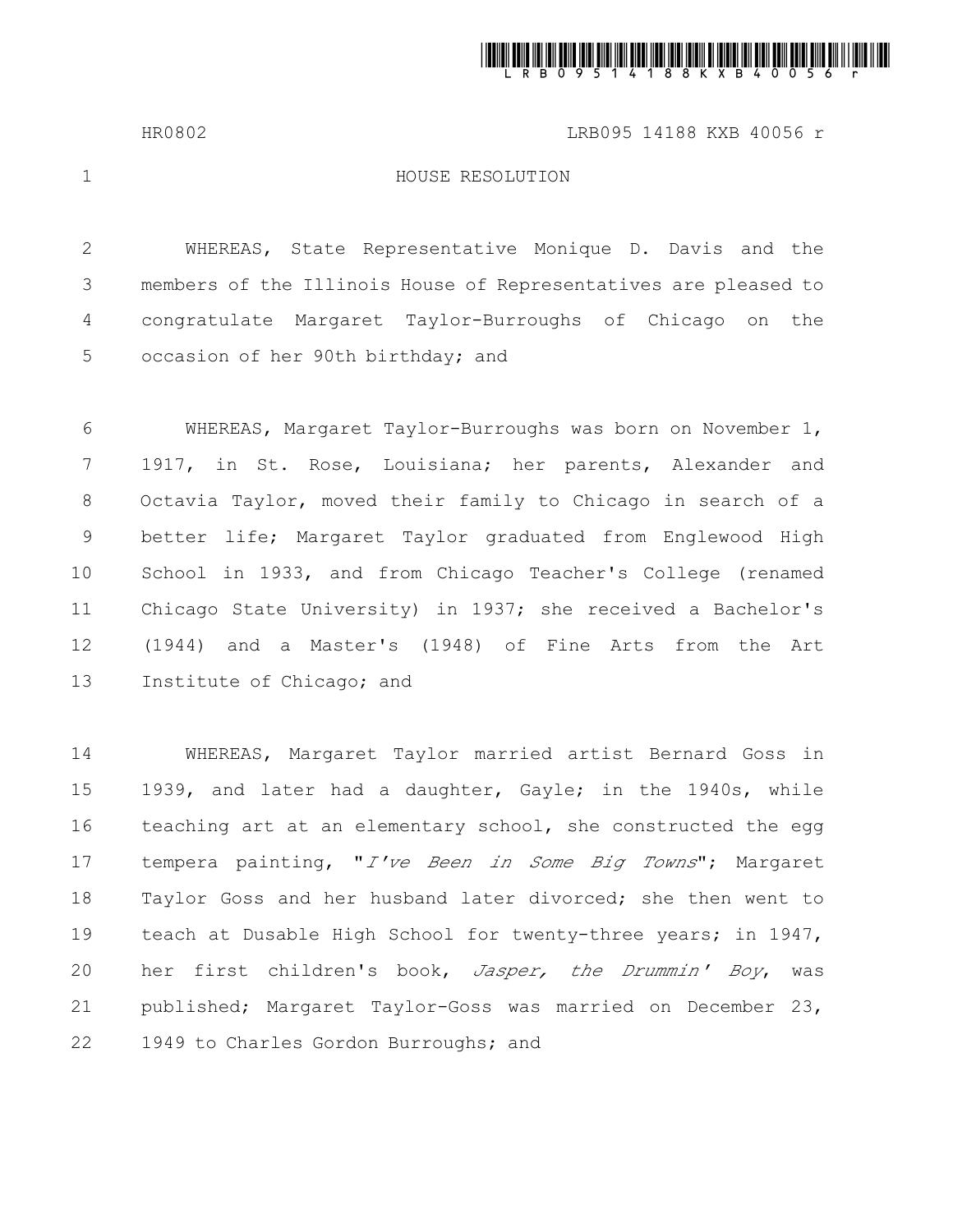WHEREAS, Her writing and artworks soared; her additional children's books published were, Did You Feed My Cow? Rhymes and Games From City Streets, Country Lanes (1955), and Whip Me Whop Me Pudding and Other Stories of Riley Rabbit and His Fabulous Friends (1966); her visual artworks include a watercolor, Ribbon Man, Mexico City Market, inspired by her experience at the Institute of Printing and Sculpture in New Mexico; an oil painting, *Insect* (1963); a marble sculpture, Head (1965); and two bronze sculptures, Black Oueen and Head  $(1963)$ ; and 1 2 3 4 5 6 7 8 9 10 HR0802 -2- LRB095 14188 KXB 40056 r

WHEREAS, The Burroughs' founded the Ebony Museum of African-American History (renamed the Dusable Museum of African-American History) in their home in Chicago; their aim was to make art, history, and literature on the Black experience accessible to the community; the museum was eventually moved to Washington Park, with Margaret Burroughs as the executive director ; and 11 12 13 14 15 16 17

WHEREAS, In 1967, she and Dudley Randall of the Broadside Press edited an anthology of poems by Black writers and leaders entitled, For Malcolm: Poems in the Life and Death of Malcolm X; Margaret Burroughs published her own book of poems, What Shall I Tell My Children Who Are Black? (1968), describing the effects of racism on one's mental state; her poems, including, " Open Letter to Black Youth of Alabama and Other Places", sent 18 19 20 21 22 23 24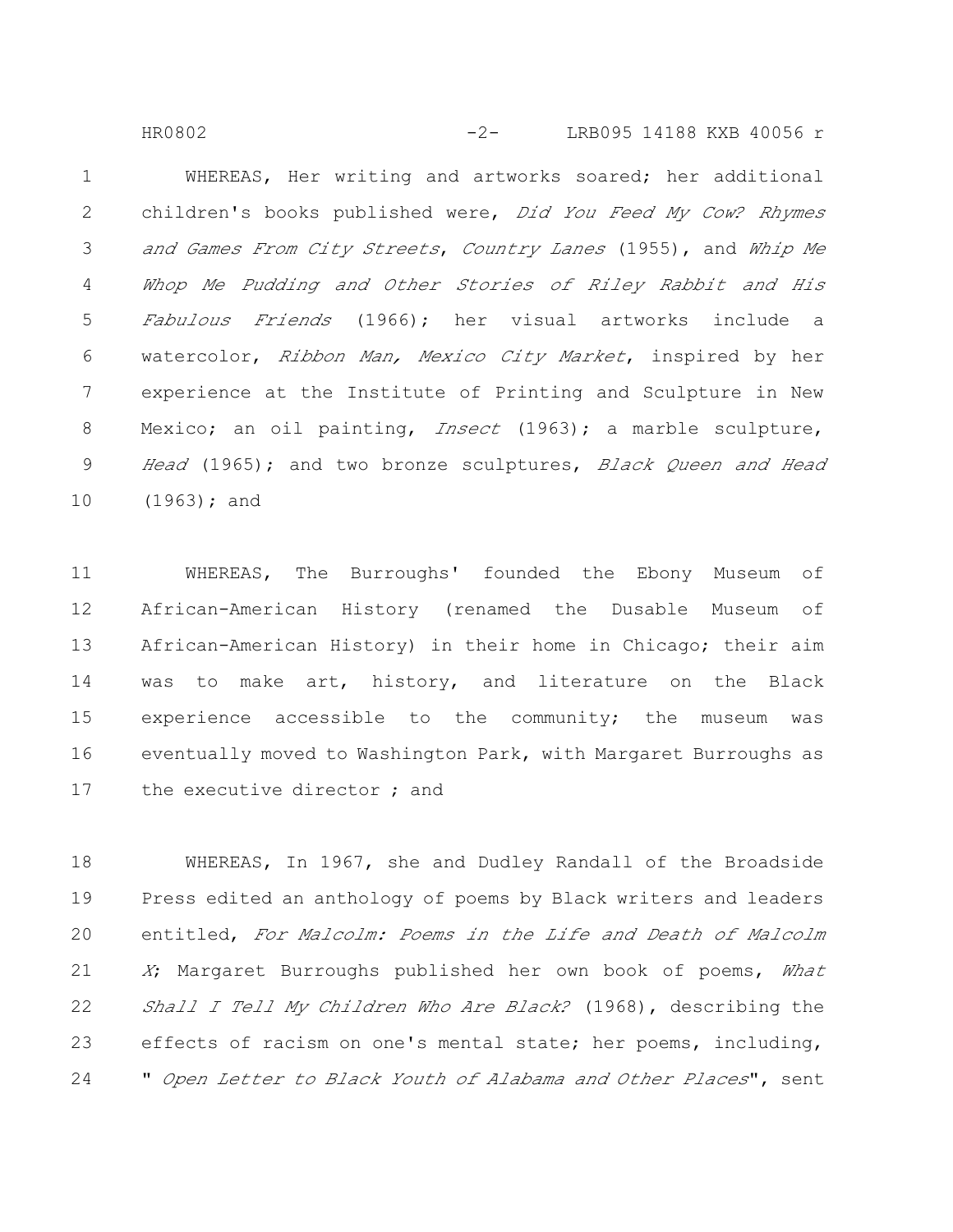a message of Black pride; some poems encompass familial themes, such as, "Apology to My Daughter for Apparent Neglect", "Lines for My Mother", and "Memorial for My Father"; her second volume of poetry, *Africa, My Africa*, was published in 1970; the poems in this volume explore the topics of slavery, African culture, and African life; and 1 2 3 4 5 6 -3-HR0802 LRB095 14188 KXB 40056 r

WHEREAS, Margaret Burroughs taught humanities at Kennedy-King Community College between the years of 1969 and 1979; during the 1980s, she served on the Chicago District's Board of Education; she received many awards and honors for her achievements, including a Doctorate of Humane Letters from Lewis University in Illinois, as well as honorary degrees from the Art Institute of Chicago, where she taught humanities in 1968, Chicago State, and Columbia College; a day was named in her honor by the former Mayor of Chicago, Harold Washington, on February 1, 1986; therefore, be it 7 8 9 10 11 12 13 14 15 16

RESOLVED, BY THE HOUSE OF REPRESENTATIVES OF THE NINETY-FIFTH GENERAL ASSEMBLY OF THE STATE OF ILLINOIS, that we congratulate Margaret Taylor-Burroughs on the many achievements of her life and wish her the best on the occasion of her 90th birthday; and be it further 17 18 19 20 21

RESOLVED, That a suitable copy of this resolution be presented to Margaret Taylor-Burroughs as a symbol of our 22 23